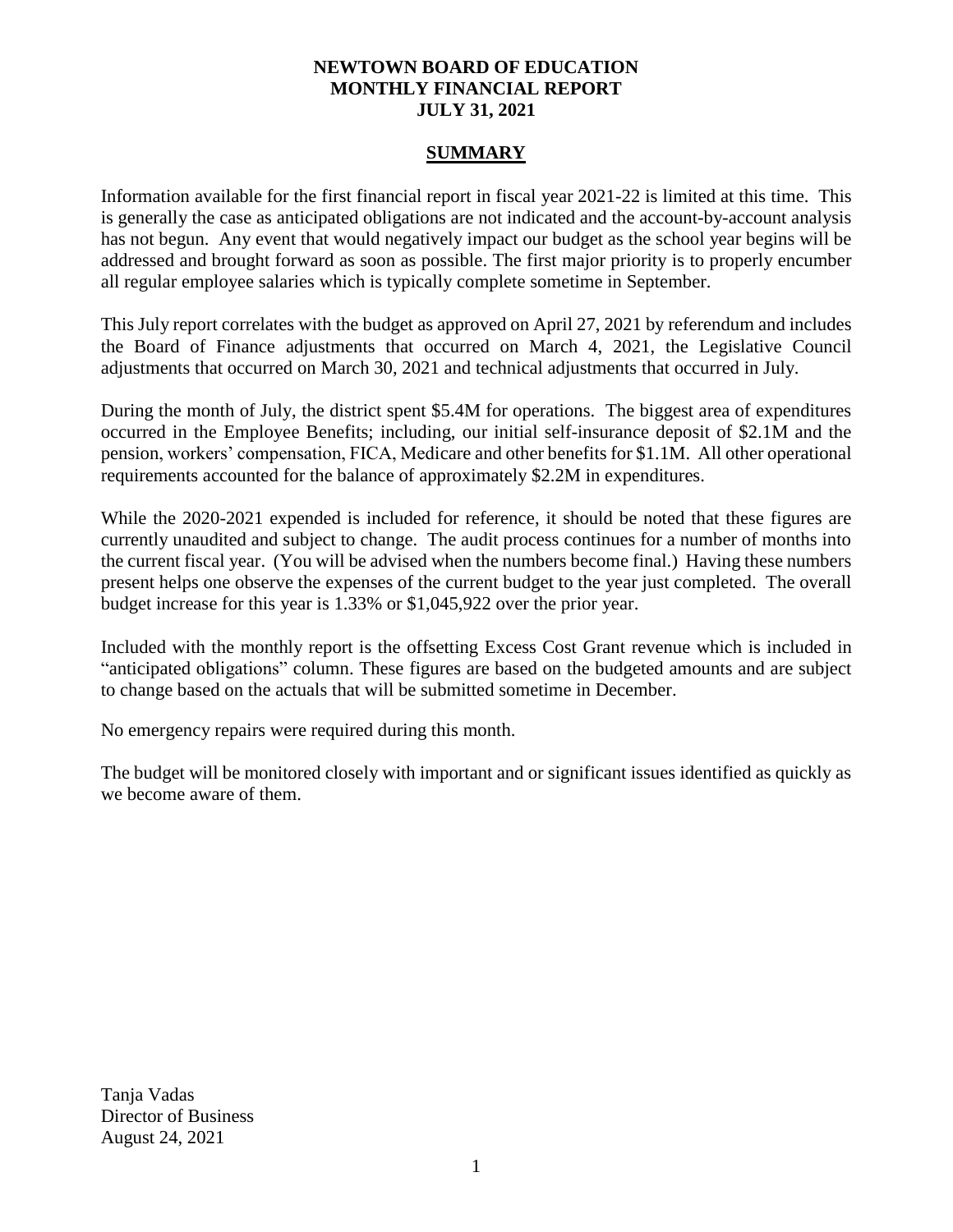| <b>OBJECT</b> | <b>CODE EXPENSE CATEGORY</b>                    |               | <b>EXPENDED</b><br>2020 - 2021 |        | 2021 - 2022<br><b>APPROVED</b><br><b>BUDGET</b> | <b>YTD</b><br><b>TRANSFERS</b><br>2021 - 2022 |        | <b>CURRENT</b><br><b>BUDGET</b> | <b>YTD</b><br><b>EXPENDITURE</b> |        | <b>ENCUMBER</b> |       | <b>BALANCE</b> | <b>ANTICIPATED</b><br><b>OBLIGATIONS</b> | <b>PROJECTED</b><br><b>BALANCE</b> | %<br><b>EXP</b> |  |
|---------------|-------------------------------------------------|---------------|--------------------------------|--------|-------------------------------------------------|-----------------------------------------------|--------|---------------------------------|----------------------------------|--------|-----------------|-------|----------------|------------------------------------------|------------------------------------|-----------------|--|
|               | <b>GENERAL FUND BUDGET</b>                      |               |                                |        |                                                 |                                               |        |                                 |                                  |        |                 |       |                |                                          |                                    |                 |  |
| 100           | <b>SALARIES</b>                                 |               |                                |        | $$51,136,424$ $$52,267,415$ $$$                 |                                               | $-$ S  | 52,267,415 \$                   | 1,461,129 \$                     |        | 47,353,988 \$   |       | 3,452,298 \$   | $(36,710)$ <b>S</b>                      | 3,489,008                          | 93.32%          |  |
| 200           | <b>EMPLOYEE BENEFITS</b>                        |               |                                |        | $$11,442,647$ $$11,665,232$ \$                  |                                               | $-$ \$ | 11.665.232 \$                   | 3,199,706 \$                     |        | 6,606,637 \$    |       | 1,858,889 \$   | - S                                      | 1,858,889                          | 84.06%          |  |
| 300           | <b>PROFESSIONAL SERVICES</b>                    | <sup>\$</sup> | 565,345 \$                     |        | 687,417 \$                                      |                                               | $-$ \$ | 687,417 \$                      | $19,182$ \$                      |        | 21,867 \$       |       | 646,368 \$     | - \$                                     | 646,368                            | 5.97%           |  |
| 400           | <b>PURCHASED PROPERTY SERV.</b>                 | S.            | 1,821,238 \$                   |        | 1,847,678 \$                                    |                                               | $- S$  | 1,847,678 \$                    | 264,523 \$                       |        | 508,651 \$      |       | 1,074,504 \$   | - S                                      | 1,074,504                          | 41.85%          |  |
| 500           | <b>OTHER PURCHASED SERVICES</b>                 | <sup>\$</sup> | 9,172,832 \$                   |        | 9,406,686 \$                                    |                                               | $-$ \$ | 9,406,686 \$                    | 342,551 \$                       |        | 913,261 \$      |       | 8,150,873 \$   | $(1,624,110)$ <b>S</b>                   | 9,774,983                          | $-3.92%$        |  |
| 600           | <b>SUPPLIES</b>                                 | <sup>\$</sup> | 3.455.926 \$                   |        | 3.381.039 \$                                    |                                               | $-$ \$ | 3.381.039 \$                    | 92,188 \$                        |        | 310,419 \$      |       | 2,978,433 \$   | $-$ S                                    | 2,978,433                          | 11.91%          |  |
| 700           | <b>PROPERTY</b>                                 | <sup>S</sup>  | 963,462 \$                     |        | 268,112 \$                                      |                                               | $-$ \$ | 268,112 \$                      |                                  | $-$ \$ | 133,851 \$      |       | 134,261 \$     | $-$ S                                    | 134,261                            | 49.92%          |  |
| 800           | <b>MISCELLANEOUS</b>                            | \$            | 66,663 \$                      |        | 74,119 \$                                       |                                               | $-$ \$ | 74,119 \$                       | 38,617 \$                        |        | 500 \$          |       | 35,002 \$      | $-$ \$                                   | 35,002                             | 52.78%          |  |
| 910           | <b>SPECIAL ED CONTINGENCY</b>                   | \$            |                                | $-$ \$ | $100,000$ \$                                    |                                               | $-$ \$ | $100,000$ \$                    |                                  | $-$ \$ |                 | $- S$ | 100,000 \$     | $-$ S                                    | 100,000                            | $0.00\%$        |  |
|               | TOTAL GENERAL FUND BUDGET                       |               |                                |        | \$ 78,624,538 \$ 79,697,698 \$                  |                                               |        | $-$ \$ 79,697,698 \$            | 5,417,895 \$                     |        | 55,849,174 \$   |       | 18,430,629 \$  | $(1,660,820)$ \$                         | 20,091,449                         | 74.79%          |  |
| 900           | <b>TRANSFER NON-LAPSING</b>                     |               |                                |        |                                                 |                                               |        |                                 |                                  |        |                 |       |                |                                          |                                    |                 |  |
|               | <b>GRAND TOTAL</b>                              | $\mathbf{S}$  | 78,624,538 \$                  |        | 79.697.698 \$                                   |                                               |        | $-$ \$ 79,697,698 \$            | 5,417,895 \$                     |        | 55,849,174 \$   |       | 18,430,629 \$  | $(1,660,820)$ \$                         | 20,091,449                         | 74.79%          |  |
|               | Balance to 2020-21 budget (request to transfer) | $\mathcal{S}$ | 27,238                         |        |                                                 |                                               |        |                                 |                                  |        |                 |       |                |                                          |                                    |                 |  |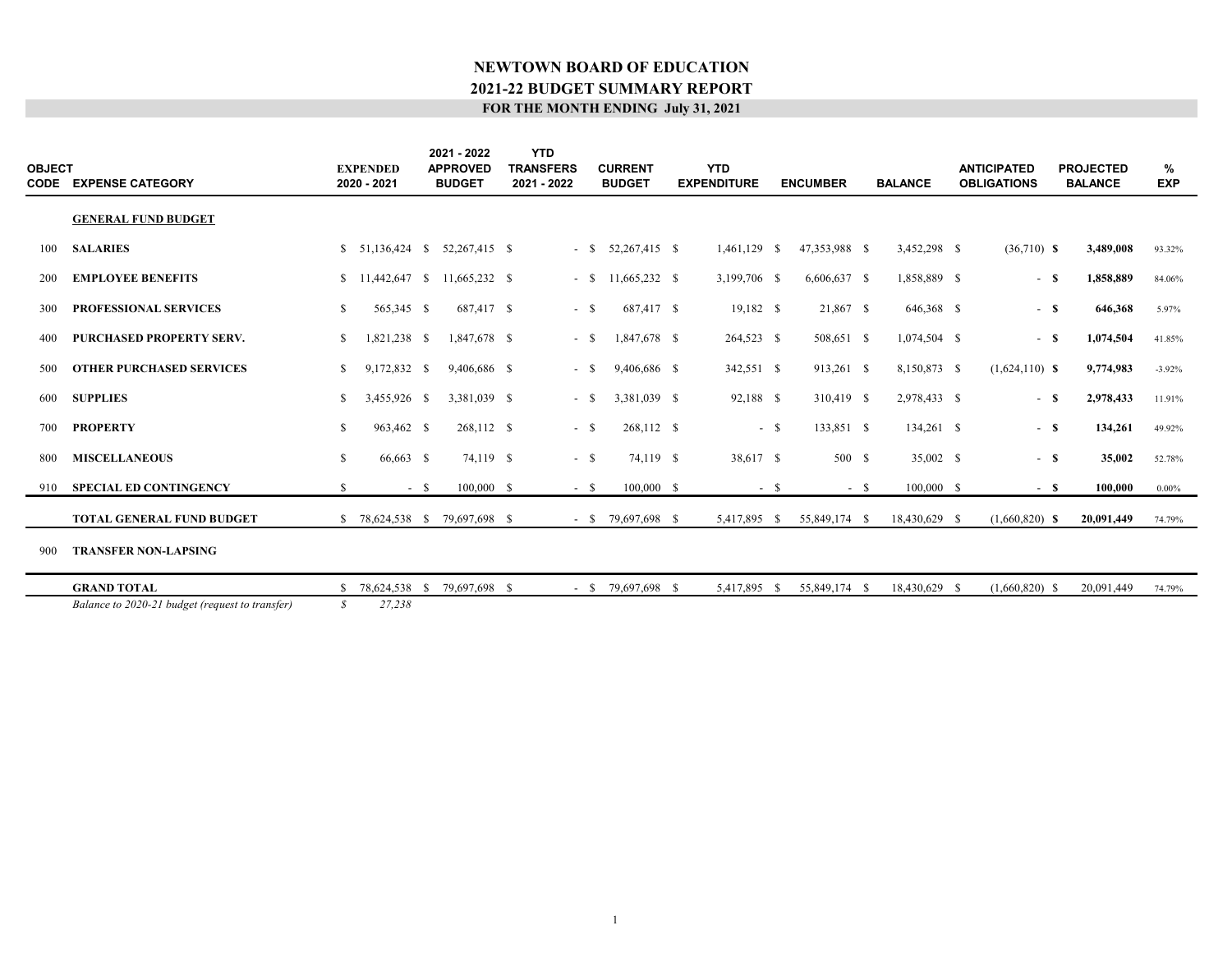| <b>OBJECT</b> | <b>CODE EXPENSE CATEGORY</b>           |               | <b>EXPENDED</b><br>2020 - 2021 |            | 2021 - 2022<br><b>APPROVED</b><br><b>BUDGET</b> | <b>YTD</b><br><b>TRANSFERS</b><br>2021 - 2022 |               | <b>CURRENT</b><br><b>BUDGET</b> | <b>YTD</b><br><b>EXPENDITURE</b> |     | <b>ENCUMBER</b> |     | <b>BALANCE</b> | <b>ANTICIPATED</b><br><b>OBLIGATIONS</b> |      | <b>PROJECTED</b><br><b>BALANCE</b> | %<br><b>EXP</b> |  |
|---------------|----------------------------------------|---------------|--------------------------------|------------|-------------------------------------------------|-----------------------------------------------|---------------|---------------------------------|----------------------------------|-----|-----------------|-----|----------------|------------------------------------------|------|------------------------------------|-----------------|--|
|               |                                        |               |                                |            |                                                 |                                               |               |                                 |                                  |     |                 |     |                |                                          |      |                                    |                 |  |
| 100           | <b>SALARIES</b>                        |               |                                |            |                                                 |                                               |               |                                 |                                  |     |                 |     |                |                                          |      |                                    |                 |  |
|               | <b>Administrative Salaries</b>         | -S            | 4,186,380 \$                   |            | 4.221.800 \$                                    |                                               |               | 4.221.800 \$                    | 500,323 \$                       |     | 3.608.964 \$    |     | 112.513 \$     |                                          | -S   | 112,513                            | 97.33%          |  |
|               | Teachers & Specialists Salaries        | S             | 32,684,013 \$                  |            | 32,990,708 \$                                   | $\sim$                                        | -S            | 32,990,708 \$                   | 49,723 \$                        |     | 31,837,838 \$   |     | 1,103,147 \$   |                                          | -S   | 1,103,147                          | 96.66%          |  |
|               | Early Retirement                       | -S            | 16,000 S                       |            | 81,000 \$                                       | $\sim$                                        | <sup>\$</sup> | 81,000 \$                       | 68,000 \$                        |     |                 | - S | 13,000 \$      |                                          | -S   | 13,000                             | 83.95%          |  |
|               | Continuing Ed./Summer School           | S.            | 72,844 \$                      |            | 93,097 \$                                       | $\sim$                                        | -S            | 93,097 \$                       | 51,119 \$                        |     | 43,666 \$       |     | $(1,688)$ \$   |                                          | -S   | (1,688)                            | 101.81%         |  |
|               | Homebound & Tutors Salaries            | S.            | 78,691 \$                      |            | 159,858 \$                                      | $\sim$                                        | - \$          | 159,858 \$                      |                                  | - S | 72,012 \$       |     | 87,846 \$      |                                          | -S   | 87,846                             | 45.05%          |  |
|               | Certified Substitutes                  | <sup>\$</sup> | 753,567 \$                     |            | 642,310 \$                                      | $\sim$                                        | -S            | 642,310 \$                      | $\overline{\phantom{a}}$         | -S  | 472,968 \$      |     | 169,342 \$     |                                          | -S   | 169,342                            | 73.64%          |  |
|               | Coaching/Activities                    | \$            | 624,714 \$                     |            | 662,356 \$                                      | $\sim$                                        | <sup>\$</sup> | 662,356 \$                      | $\overline{\phantom{a}}$         | -S  | 4,000S          |     | 658,356 \$     |                                          | -S   | 658,356                            | $0.60\%$        |  |
|               | Staff & Program Development            | $\mathbb{S}$  | 169,712 \$                     |            | 150,083 \$                                      | $\sim$                                        | -S            | 150,083 \$                      | 595 \$                           |     | 10,697 \$       |     | 138,791 \$     | $\sim$                                   | -S   | 138,791                            | 7.52%           |  |
|               | <b>CERTIFIED SALARIES</b>              | <sup>\$</sup> | 38,585,921 \$                  |            | 39,001,212 \$                                   |                                               | -S            | 39,001,212 \$                   | 669,760 \$                       |     | 36,050,145 \$   |     | 2,281,307 \$   | $\sim$                                   | -\$  | 2,281,307                          | 94.15%          |  |
|               | Supervisors & Technology Salaries      | $\mathbb{S}$  | 1,017,628 \$                   |            | 1,086,292 \$                                    | $\overline{\phantom{a}}$                      | <sup>\$</sup> | 1.086.292 \$                    | 133,757 \$                       |     | 883,985 \$      |     | 68,550 \$      | $\sim$                                   | -S   | 68,550                             | 93.69%          |  |
|               | Clerical & Secretarial Salaries        | \$.           | 2,286,001                      | - \$       | 2,312,625 \$                                    | $\sim$                                        |               | 2.312.625 \$                    | 165,448 \$                       |     | 1,994,593 \$    |     | 152,584 \$     |                                          | -S   | 152,584                            | 93.40%          |  |
|               | <b>Educational Assistants</b>          | -S            | 2,679,741 \$                   |            | 2,970,947 \$                                    | $\sim$                                        | <sup>\$</sup> | 2,970,947 \$                    | 19,451 \$                        |     | 2,603,766 \$    |     | 347,730 \$     |                                          | -S   | 347,730                            | 88.30%          |  |
|               | Nurses & Medical Advisors              | -S            | 872,353 \$                     |            | 909.761 \$                                      | $\sim$                                        | <sup>\$</sup> | 909.761 \$                      | 5,928 \$                         |     | 876,321 \$      |     | 27,511 \$      |                                          | -S   | 27,511                             | 96.98%          |  |
|               | Custodial & Maint. Salaries            | \$.           | 3.156.782                      | $^{\circ}$ | 3,326,720 \$                                    | $\sim$                                        | <sup>\$</sup> | 3.326.720 \$                    | 360,517 \$                       |     | 2,943,951 \$    |     | 22,252 \$      |                                          | -S   | 22,252                             | 99.33%          |  |
|               | Non-Certied Adj & Bus Drivers Salaries | \$            | 10,597 \$                      |            | 98,779 \$                                       | $\sim$                                        | <sup>S</sup>  | 98,779 \$                       |                                  | -S  |                 | - S | 98,779 \$      |                                          | -S   | 98,779                             | $0.00\%$        |  |
|               | Career/Job Salaries                    | $\mathbf S$   | 53,746 \$                      |            | 134,711 \$                                      | $\sim$                                        | -S            | 134,711 \$                      | $4,013$ \$                       |     | 119,595 \$      |     | $11,103$ \$    |                                          | -S   | 11,103                             | 91.76%          |  |
|               | Special Education Svcs Salaries        | $\mathbb{S}$  | 1,364,876 \$                   |            | 1,400,112 \$                                    | $\sim$                                        | <sup>\$</sup> | $1,400,112$ \$                  | 54,216 \$                        |     | 1,312,884 \$    |     | 33,012 \$      | $(36,710)$ \$                            |      | 69,722                             | 95.02%          |  |
|               | Security Salaries & Attendance         | S             | 596,036 \$                     |            | 640,246 \$                                      | $\sim$                                        | -S            | 640,246 \$                      | 14,676 \$                        |     | 548,076 \$      |     | 77,494 \$      |                                          | - \$ | 77,494                             | 87.90%          |  |
|               | Extra Work - Non-Cert.                 | S             | 146,562 \$                     |            | 118,010 \$                                      | $\sim$                                        | -S            | 118,010 \$                      | 26,487 \$                        |     | 20,671 \$       |     | 70,852 \$      |                                          | -S   | 70,852                             | 39.96%          |  |
|               | Custodial & Maint. Overtime            | <b>S</b>      | 359,759 \$                     |            | 236,000 \$                                      |                                               | -S            | 236,000 \$                      | $4,831$ \$                       |     |                 | -S  | 231,169 \$     |                                          | -S   | 231,169                            | 2.05%           |  |
|               | Civic Activities/Park & Rec.           | $\mathbb{S}$  | $6,423$ \$                     |            | 32,000 \$                                       | $\sim$                                        | <sup>\$</sup> | 32,000 \$                       | $2,045$ \$                       |     | $\sim$          | -S  | 29,955 \$      | $\overline{\phantom{a}}$                 | -S   | 29,955                             | 6.39%           |  |
|               | <b>NON-CERTIFIED SALARIES</b>          | S.            | 12,550,504                     | - S        | 13.266.203 \$                                   | $\sim$                                        | S.            | 13,266,203 \$                   | 791,368                          | - S | 11,303,844 \$   |     | 1,170,991 \$   | $(36,710)$ \$                            |      | 1,207,701                          | 90.90%          |  |
|               | <b>SUBTOTAL SALARIES</b>               |               | \$ 51,136,424 \$ 52,267,415 \$ |            |                                                 | $\overline{\phantom{a}}$                      | S.            | 52,267,415 \$                   | $1,461,129$ \$                   |     | 47,353,988 \$   |     | 3,452,298 \$   | $(36,710)$ \$                            |      | 3,489,008                          | 93.32%          |  |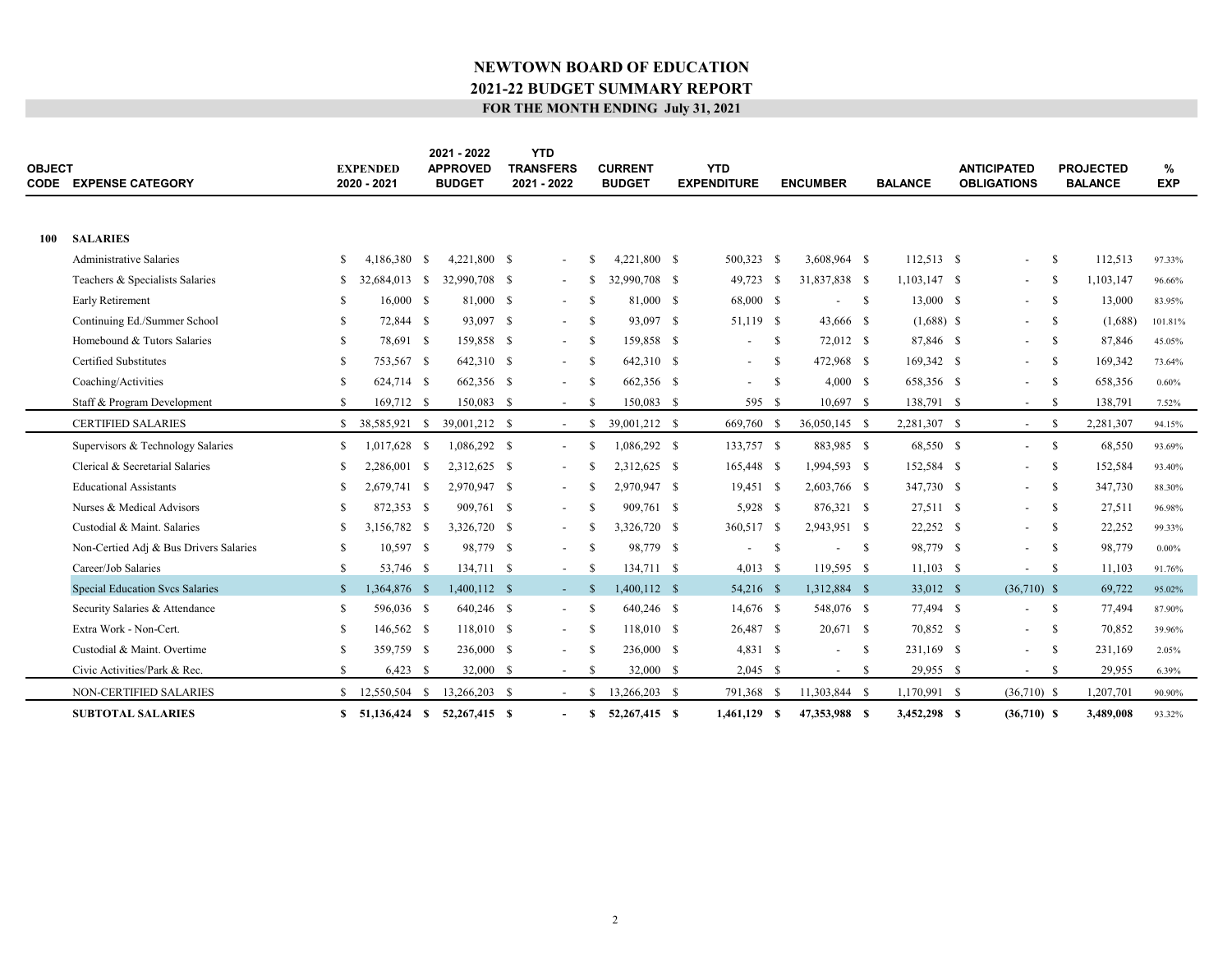| <b>OBJECT</b> | <b>CODE EXPENSE CATEGORY</b>                                                            |                     | <b>EXPENDED</b><br>2020 - 2021 |    | 2021 - 2022<br><b>APPROVED</b><br><b>BUDGET</b> |    | <b>YTD</b><br><b>TRANSFERS</b><br>2021 - 2022 |              | <b>CURRENT</b><br><b>BUDGET</b> |    | <b>YTD</b><br><b>EXPENDITURE</b> | <b>ENCUMBER</b>          |              | <b>BALANCE</b>           | <b>ANTICIPATED</b><br><b>OBLIGATIONS</b> |              | <b>PROJECTED</b><br><b>BALANCE</b> | %<br><b>EXP</b> |  |
|---------------|-----------------------------------------------------------------------------------------|---------------------|--------------------------------|----|-------------------------------------------------|----|-----------------------------------------------|--------------|---------------------------------|----|----------------------------------|--------------------------|--------------|--------------------------|------------------------------------------|--------------|------------------------------------|-----------------|--|
| <b>200</b>    | <b>EMPLOYEE BENEFITS</b>                                                                |                     |                                |    |                                                 |    |                                               |              |                                 |    |                                  |                          |              |                          |                                          |              |                                    |                 |  |
|               | Medical & Dental Expenses                                                               | S.                  | 8,282,131 \$                   |    | 8,532,018 \$                                    |    | $\sim$                                        | -S           | 8,532,018 \$                    |    | $2,202,154$ \$                   | 6,294,894 \$             |              | 34,970 \$                | $\sim$                                   | - \$         | 34,970                             | 99.59%          |  |
|               | Life Insurance                                                                          | <sup>S</sup>        | 87,146 \$                      |    | 86,760 \$                                       |    | $\sim$                                        | -S           | 86,760 \$                       |    | 13,944 \$                        | $\overline{\phantom{a}}$ | - S          | 72,816 \$                | $\sim$ $-$                               | - S          | 72,816                             | 16.07%          |  |
|               | FICA & Medicare                                                                         | -S                  | 1,590,115 \$                   |    | 1,641,519 \$                                    |    |                                               | -8           | 1,641,519 \$                    |    | 153,744 \$                       |                          |              | 1,487,775 \$             |                                          | -S           | 1,487,775                          |                 |  |
|               | Pensions                                                                                |                     |                                |    |                                                 |    | $\sim$                                        |              |                                 |    |                                  | $\sim$                   | - \$         |                          | $\sim$                                   |              |                                    | 9.37%           |  |
|               |                                                                                         | -S                  | 932,839 \$                     |    | 869,471 \$                                      |    | $\overline{\phantom{a}}$                      | -8           | 869,471 \$                      |    | 703,674 \$                       | 750 \$                   |              | 165,048 \$               | $\sim$                                   | - S          | 165,048                            | 81.02%          |  |
|               | Unemployment & Employee Assist.                                                         | S.                  | $104,314$ \$                   |    | $102,000$ \$                                    |    | $\overline{\phantom{a}}$                      | -S           | $102,000$ \$                    |    | 600 \$                           | $- S$                    |              | 101,400 \$               | $\sim$                                   | - \$         | 101,400                            | 0.59%           |  |
|               | Workers Compensation                                                                    | $\mathbb{S}$        | $446,103$ \$                   |    | 433,464 \$                                      |    | $\sim$                                        | -8           | 433,464 \$                      |    | 125,590 \$                       | 310,993 \$               |              | $(3,120)$ \$             | $\sim$                                   | - \$         | (3,120)                            | 100.72%         |  |
|               | <b>SUBTOTAL EMPLOYEE BENEFITS</b>                                                       | S.                  | 11,442,647 \$                  |    | 11,665,232 \$                                   |    | $\sim$                                        | -S           | 11,665,232 \$                   |    | 3,199,706 \$                     | 6,606,637 \$             |              | 1,858,889 \$             | $\overline{\phantom{a}}$                 | -S           | 1,858,889                          | 84.06%          |  |
| 300           | <b>PROFESSIONAL SERVICES</b><br>Professional Services<br>Professional Educational Serv. | <sup>\$</sup><br>\$ | 468,690 \$<br>96,655 \$        |    | 518,402 \$<br>$169,015$ \$                      |    | $\overline{\phantom{a}}$                      | -S<br>-S     | 518,402 \$<br>$169,015$ \$      |    | 8,114 \$<br>11,068 \$            | 13,610 \$<br>$8,257$ \$  |              | 496,678 \$<br>149,690 \$ |                                          | - \$<br>- \$ | 496,678<br>149,690                 | 4.19%<br>11.43% |  |
|               | <b>SUBTOTAL PROFESSIONAL SERV.</b>                                                      | \$                  | 565,345 \$                     |    | 687,417 \$                                      |    | $\sim$<br>$\sim$                              | $\mathbf{s}$ | 687,417 \$                      |    | 19,182 \$                        | $21,867$ \$              |              | 646,368 \$               | $\sim$<br>$\overline{\phantom{a}}$       | -S           | 646,368                            | 5.97%           |  |
| 400           | <b>PURCHASED PROPERTY SERV.</b><br>Buildings & Grounds Contracted Svc.                  | \$                  | 635,010 \$                     |    | 678,563 \$                                      |    |                                               | -S           | 678,563 \$                      |    | 195,281 \$                       | 235,968 \$               |              | 247,314 \$               |                                          | -S           | 247,314                            | 63.55%          |  |
|               | Utility Services - Water & Sewer                                                        | \$                  | 98,263 \$                      |    | 151,157 \$                                      |    | $\sim$                                        | -S           | 151,157 \$                      |    | $3,061$ \$                       | $\overline{\phantom{a}}$ | $\mathbf{s}$ | 148,096 \$               | $\sim$                                   | - S          | 148,096                            | 2.02%           |  |
|               | Building, Site & Emergency Repairs                                                      | <sup>\$</sup>       | 513,908 \$                     |    | 475,000 \$                                      |    | $\sim$                                        | -S           | 475,000 \$                      |    | 55,367 \$                        | 21,958 \$                |              | 397,675 \$               | $\sim$                                   | - S          | 397,675                            | 16.28%          |  |
|               | <b>Equipment Repairs</b>                                                                | S                   | 312,223 \$                     |    | 275,366 \$                                      |    | $\sim$                                        | -S           | 275,366 \$                      |    | 3,560 \$                         | 58,091 \$                |              | 213,715 \$               | $\sim$                                   | - S          | 213,715                            | 22.39%          |  |
|               | Rentals - Building & Equipment                                                          | S                   | 261,834 \$                     |    | 267,592 \$                                      |    | $\sim$                                        | <sup>S</sup> | 267,592 \$                      |    | $3,055$ \$                       | 192,633 \$               |              | 71,904 \$                | $\overline{\phantom{a}}$                 | $\mathbf{s}$ | 71,904                             | 73.13%          |  |
|               | Building & Site Improvements                                                            | S.                  |                                | -S | $\overline{\phantom{a}}$                        | -S | $\sim$                                        | -8           | $\overline{\phantom{a}}$        | -S | $4,200$ \$                       | $\sim$                   | - \$         | $(4,200)$ \$             | $\sim$                                   | -S           | (4,200)                            |                 |  |
|               | <b>SUBTOTAL PUR. PROPERTY SERV.</b>                                                     | $\mathbf{s}$        | 1.821.238 \$                   |    | 1.847.678 \$                                    |    | $\overline{\phantom{a}}$                      | -S           | 1.847,678 \$                    |    | 264,523 \$                       | 508,651 \$               |              | 1.074.504 \$             | $\overline{\phantom{a}}$                 | S            | 1,074,504                          | 41.85%          |  |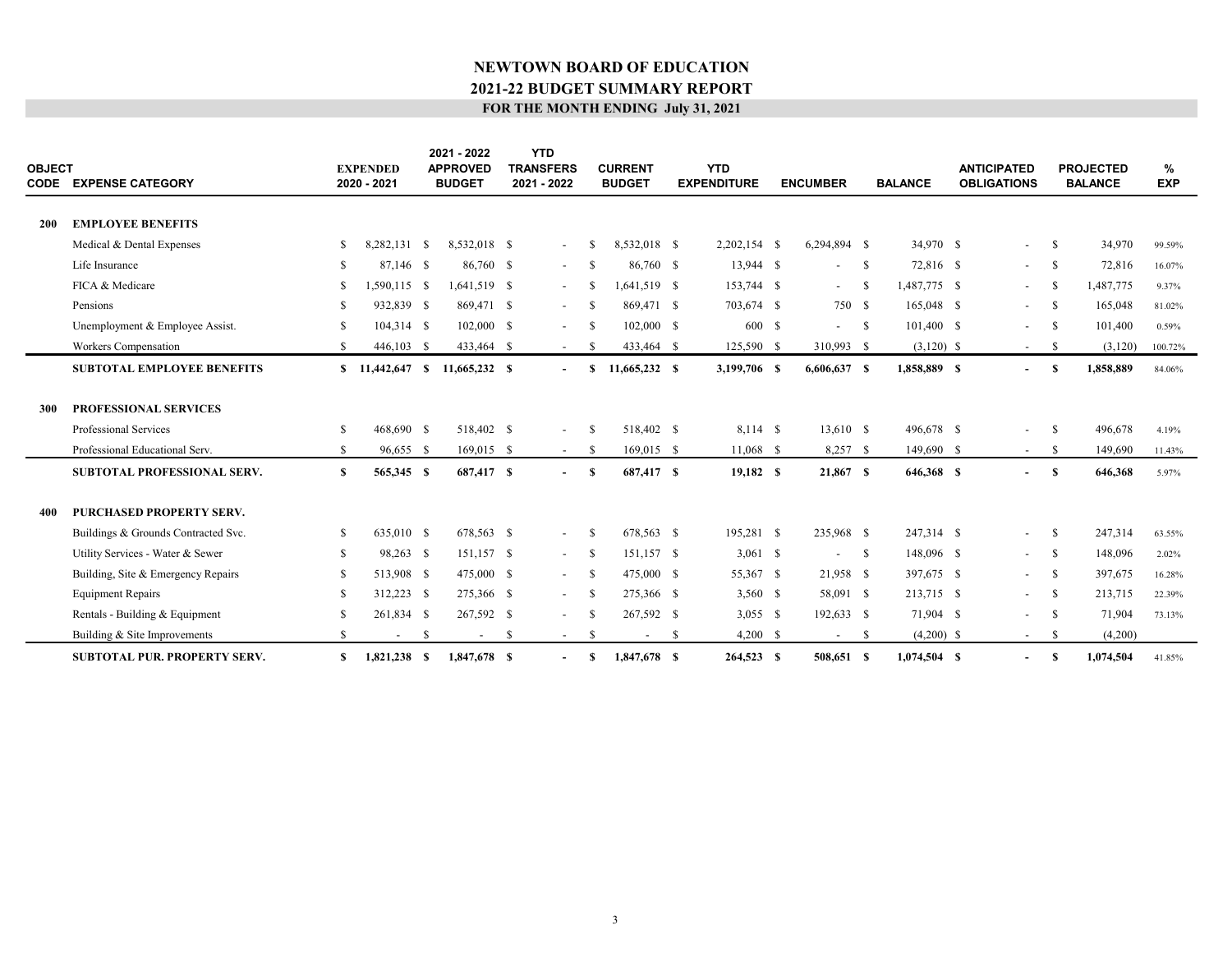| <b>OBJECT</b><br><b>CODE</b> | <b>EXPENSE CATEGORY</b>               |               | <b>EXPENDED</b><br>2020 - 2021 | 2021 - 2022<br><b>APPROVED</b><br><b>BUDGET</b> | <b>YTD</b><br><b>TRANSFERS</b><br>2021 - 2022 |               | <b>CURRENT</b><br><b>BUDGET</b> | <b>YTD</b><br><b>EXPENDITURE</b> |               | <b>ENCUMBER</b>          |            | <b>BALANCE</b> | <b>ANTICIPATED</b><br><b>OBLIGATIONS</b> |              | <b>PROJECTED</b><br><b>BALANCE</b> | %<br><b>EXP</b> |  |
|------------------------------|---------------------------------------|---------------|--------------------------------|-------------------------------------------------|-----------------------------------------------|---------------|---------------------------------|----------------------------------|---------------|--------------------------|------------|----------------|------------------------------------------|--------------|------------------------------------|-----------------|--|
|                              |                                       |               |                                |                                                 |                                               |               |                                 |                                  |               |                          |            |                |                                          |              |                                    |                 |  |
| 500                          | <b>OTHER PURCHASED SERVICES</b>       |               |                                |                                                 |                                               |               |                                 |                                  |               |                          |            |                |                                          |              |                                    |                 |  |
|                              | <b>Contracted Services</b>            | <sup>\$</sup> | 982,236 \$                     | 698.975 \$                                      | $\sim$                                        | -S            | 698,975 \$                      | 159,448 \$                       |               | 215,206 \$               |            | 324,321 \$     |                                          | - S          | 324,321                            | 53.60%          |  |
|                              | <b>Transportation Services</b>        | $\mathbb{S}$  | 4,015,701 \$                   | 4.571.980 \$                                    | $\sim 100$                                    | - \$          | 4,571,980 \$                    | 48,301 \$                        |               | $-$ \$                   |            | 4,523,679 \$   | $(362,617)$ \$                           |              | 4,886,296                          | $-6.87%$        |  |
|                              | Insurance - Property & Liability      | <sup>\$</sup> | 402,662 \$                     | 385,500 \$                                      | $\sim$                                        | -S            | 385,500 \$                      | 94,581 \$                        |               | 244,742 \$               |            | 46,177 \$      | $\overline{\phantom{a}}$                 | $\mathbf{s}$ | 46,177                             | 88.02%          |  |
|                              | Communications                        | \$.           | 157,606 \$                     | 128,815 \$                                      | $\sim$                                        | <sup>S</sup>  | 128,815 \$                      | 28,590 \$                        |               | 112,481 \$               |            | $(12,255)$ \$  | $\sim$                                   | - S          | (12, 255)                          | 109.51%         |  |
|                              | <b>Printing Services</b>              | \$            | 25,333 \$                      | 26,169 \$                                       | $\sim$                                        | -S            | $26,169$ \$                     | 765 \$                           |               | $\overline{\phantom{a}}$ | -S         | 25,404 \$      | $\sim$                                   | - \$         | 25,404                             | 2.92%           |  |
|                              | Tuition - Out of District             | $\mathbb{S}$  | 3,431,665 \$                   | 3,373,676 \$                                    | $\sim$                                        | -8            | 3,373,676 \$                    | 8,112 \$                         |               | 215,894 \$               |            | 3,149,670 \$   | $(1,261,493)$ \$                         |              | 4,411,163                          | $-30.75%$       |  |
|                              | Student Travel & Staff Mileage        | <sup>S</sup>  | 157,629 \$                     | 221,571 \$                                      | $\sim$                                        | -S            | 221,571 \$                      | $2,755$ \$                       |               | 124,939 \$               |            | 93,877 \$      | - \$<br>$\sim$                           |              | 93,877                             | 57.63%          |  |
|                              | <b>SUBTOTAL OTHER PURCHASED SERV.</b> | S.            | 9,172,832 \$                   | 9,406,686 \$                                    | $\sim$                                        | <sup>S</sup>  | 9,406,686 \$                    | 342,551 \$                       |               | 913,261 \$               |            | 8,150,873 \$   | $(1,624,110)$ \$                         |              | 9,774,983                          | $-3.92%$        |  |
| 600                          | <b>SUPPLIES</b>                       |               |                                |                                                 |                                               |               |                                 |                                  |               |                          |            |                |                                          |              |                                    |                 |  |
|                              | Instructional & Library Supplies      | <sup>\$</sup> | 826,451 \$                     | 773,786 \$                                      | $\overline{\phantom{a}}$                      | -S            | 773,786 \$                      | 36,036 \$                        |               | 124,046 \$               |            | 613,703 \$     | $\overline{\phantom{a}}$                 | - S          | 613,703                            | 20.69%          |  |
|                              | Software, Medical & Office Supplies   | <sup>\$</sup> | 214,286 \$                     | 214,816 \$                                      | $\sim$                                        | -8            | 214,816 \$                      | $12,360$ \$                      |               | 83,567 \$                |            | 118,889 \$     | $\sim 100$                               | - S          | 118,889                            | 44.66%          |  |
|                              | <b>Plant Supplies</b>                 | <sup>\$</sup> | 622,223 \$                     | 391,100 \$                                      | $\sim$                                        | -S            | 391,100 \$                      | 29,795 \$                        |               | 65,963 \$                |            | 295,343 \$     | $\sim$                                   | - S          | 295,343                            | 24.48%          |  |
|                              | Electric                              | S             | 801,953 \$                     | 1,043,970 \$                                    | $\sim$                                        | -8            | 1.043.970 \$                    | $\overline{\phantom{a}}$         | - S           | 401 \$                   |            | 1,043,569 \$   | $\sim$                                   | - \$         | 1,043,569                          | 0.04%           |  |
|                              | Propane & Natural Gas                 | <sup>\$</sup> | 357,556 \$                     | 416,899 \$                                      | $\sim$                                        | -S            | 416,899 \$                      | $7,249$ \$                       |               | $\sim 100$               | $^{\circ}$ | 409,650 \$     | $\sim 100$                               | - S          | 409,650                            | 1.74%           |  |
|                              | Fuel Oil                              | S             | 55,386 \$                      | 63,000 \$                                       | $\sim$                                        | <sup>\$</sup> | 63,000 \$                       | $-$                              | - \$          | $\sim$                   | - \$       | 63,000 \$      | $- S$                                    |              | 63,000                             | $0.00\%$        |  |
|                              | Fuel for Vehicles & Equip.            | S             | 160,849 \$                     | 202,401 \$                                      | $\overline{\phantom{0}}$                      | -S            | 202,401 \$                      |                                  | <sup>\$</sup> | $\overline{\phantom{0}}$ | -S         | 202,401 \$     | $\sim$                                   | - S          | 202,401                            | $0.00\%$        |  |
|                              | Textbooks                             | <sup>\$</sup> | 417,222 \$                     | 275,067 \$                                      | $\sim$                                        | -8            | 275,067 \$                      | $6,747$ \$                       |               | 36,442 \$                |            | 231,878 \$     | $\sim$                                   | -S           | 231,878                            | 15.70%          |  |
|                              | <b>SUBTOTAL SUPPLIES</b>              | <sup>\$</sup> | 3.455.926 \$                   | 3.381,039 \$                                    | $\overline{\phantom{a}}$                      | <sup>\$</sup> | 3.381.039 \$                    | 92.188 \$                        |               | 310.419 \$               |            | 2.978.433 \$   |                                          | £.           | 2.978.433                          | 11.91%          |  |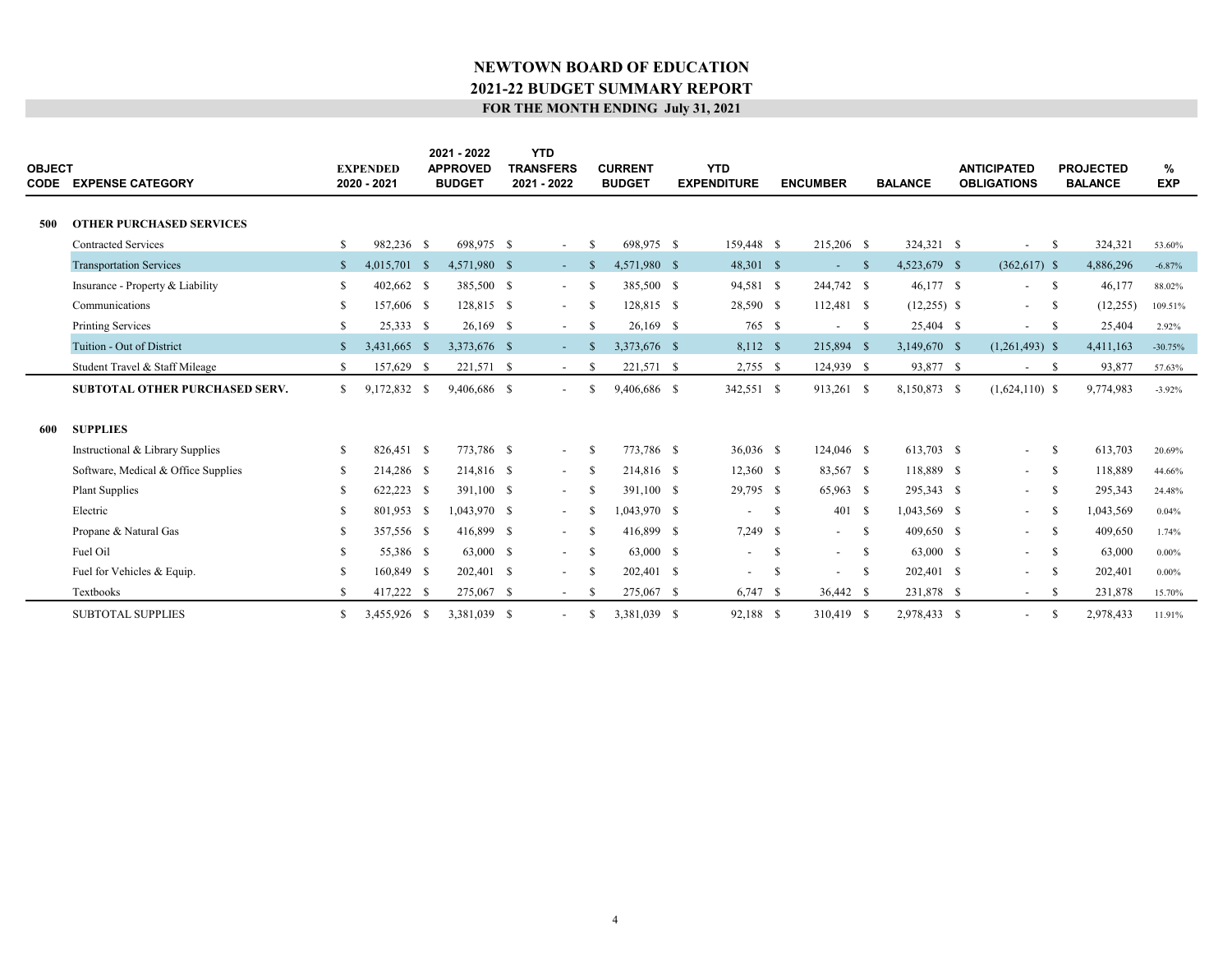| <b>OBJECT</b>           | <b>CODE EXPENSE CATEGORY</b>                                                                                                                                          |                                                     | <b>EXPENDED</b><br>2020 - 2021                                                           |              | 2021 - 2022<br><b>APPROVED</b><br><b>BUDGET</b> |                                                               | <b>YTD</b><br><b>TRANSFERS</b><br>2021 - 2022                                                               |      | <b>CURRENT</b><br><b>BUDGET</b>                                                                         | <b>YTD</b><br><b>EXPENDITURE</b>                                                                 |          | <b>ENCUMBER</b>                                                                                        |               | <b>BALANCE</b>                         |                | <b>ANTICIPATED</b><br><b>OBLIGATIONS</b> |               | <b>PROJECTED</b><br><b>BALANCE</b> | %<br><b>EXP</b>                                                   |
|-------------------------|-----------------------------------------------------------------------------------------------------------------------------------------------------------------------|-----------------------------------------------------|------------------------------------------------------------------------------------------|--------------|-------------------------------------------------|---------------------------------------------------------------|-------------------------------------------------------------------------------------------------------------|------|---------------------------------------------------------------------------------------------------------|--------------------------------------------------------------------------------------------------|----------|--------------------------------------------------------------------------------------------------------|---------------|----------------------------------------|----------------|------------------------------------------|---------------|------------------------------------|-------------------------------------------------------------------|
| 700                     | <b>PROPERTY</b>                                                                                                                                                       |                                                     |                                                                                          |              |                                                 |                                                               |                                                                                                             |      |                                                                                                         |                                                                                                  |          |                                                                                                        |               |                                        |                |                                          |               |                                    |                                                                   |
|                         | Technology Equipment                                                                                                                                                  | \$                                                  | 803,761 \$                                                                               |              | 130,960 \$                                      |                                                               | $\sim$                                                                                                      | - \$ | 130,960 \$                                                                                              |                                                                                                  | - \$     | $26,232$ \$                                                                                            |               | 104,728 \$                             |                | $\overline{\phantom{a}}$                 | - \$          | 104,728                            | 20.03%                                                            |
|                         | Other Equipment                                                                                                                                                       | <sup>S</sup>                                        | 159,701 \$                                                                               |              | 137,152 \$                                      |                                                               | $-$ \$                                                                                                      |      | 137,152 \$                                                                                              | $-$ \$                                                                                           |          | $107,619$ \$                                                                                           |               | 29,533 \$                              |                | $\overline{\phantom{a}}$                 | - S           | 29,533                             | 78.47%                                                            |
|                         | <b>SUBTOTAL PROPERTY</b>                                                                                                                                              | $\mathbb{S}$                                        | 963,462 \$                                                                               |              | 268,112 \$                                      |                                                               | $-$ \$                                                                                                      |      | 268,112 \$                                                                                              | $-$ \$                                                                                           |          | 133,851 \$                                                                                             |               | 134,261 \$                             |                | $-$ \$                                   |               | 134,261                            | 49.92%                                                            |
| 800                     | <b>MISCELLANEOUS</b>                                                                                                                                                  |                                                     |                                                                                          |              |                                                 |                                                               |                                                                                                             |      |                                                                                                         |                                                                                                  |          |                                                                                                        |               |                                        |                |                                          |               |                                    |                                                                   |
|                         | <b>Memberships</b>                                                                                                                                                    | <sup>\$</sup>                                       | 66,663 \$                                                                                |              | 74,119 \$                                       |                                                               | $-$ \$                                                                                                      |      | 74,119 \$                                                                                               | 38,617 \$                                                                                        |          | 500 \$                                                                                                 |               | 35,002 \$                              |                | $\sim$ 100 $\mu$                         | - S           | 35,002                             | 52.78%                                                            |
|                         | <b>SUBTOTAL MISCELLANEOUS</b>                                                                                                                                         | $\mathbf{s}$                                        | 66,663 S                                                                                 |              | 74,119 \$                                       |                                                               | $-$ S                                                                                                       |      | 74,119 \$                                                                                               | 38,617 S                                                                                         |          | 500 S                                                                                                  |               | 35,002 \$                              |                |                                          | $\mathbf{s}$  | 35,002                             | 52.78%                                                            |
| 910                     | <b>SPECIAL ED CONTINGENCY</b>                                                                                                                                         | $\mathbf{s}$                                        |                                                                                          | $\mathbf{s}$ | 100,000 S                                       |                                                               |                                                                                                             | -S   | 100,000 S                                                                                               |                                                                                                  | <b>S</b> | $\sim 100$                                                                                             | S             | 100,000 S                              |                | $\sim$                                   | <sup>\$</sup> | 100,000                            | $0.00\%$                                                          |
|                         | <b>TOTAL LOCAL BUDGET</b>                                                                                                                                             |                                                     |                                                                                          |              | \$ 78,624,538 \$ 79,697,698 \$                  |                                                               | $\sim 100$                                                                                                  |      | \$ 79,697,698 \$                                                                                        | 5,417,895 \$                                                                                     |          | 55,849,174 \$                                                                                          |               | 18,430,629 \$                          |                | $(1,660,820)$ \$                         |               | 20,091,449                         | 74.79%                                                            |
| 51266<br>54116<br>54160 | <b>REVENUES</b><br><b>EXCESS COST GRANT REVENUE</b><br>Special Education Svcs Salaries ECG<br>Transportation Services - ECG<br>Tuition - Out of District ECG<br>Total | $\mathcal{S}_{0}$<br>$\mathcal{S}$<br>$\mathcal{S}$ | <b>EXPENDED</b><br>2020-2021<br>(30, 492)<br>(257,766)<br>(1, 196, 501)<br>\$(1,484,759) |              |                                                 | $\mathcal{S}$<br>$\mathbb{S}$<br>$\mathbf{s}$<br><sup>S</sup> | <b>APPROVED</b><br><b>BUDGET</b><br>$(36,710)$ \$<br>$(362,617)$ \$<br>$(1,261,493)$ \$<br>$(1,660,820)$ \$ |      | <b>PROJECTED</b><br>1-Dec<br>$(27, 533)$ \$<br>$(271, 963)$ \$<br>$(946, 120)$ \$<br>$(1, 245, 615)$ \$ | <b>PROJECTED</b><br>1-Mar<br>$(9,178)$ \$<br>$(90, 654)$ \$<br>$(315, 373)$ \$<br>$(415,205)$ \$ |          | <b>ESTIMATED</b><br>22-Apr<br>$(36,710)$ \$<br>$(362, 617)$ \$<br>$(1,261,493)$ \$<br>$(1,660,820)$ \$ |               | <b>VARIANCE</b><br>to Budget<br>$\sim$ | $\blacksquare$ | <b>FEB DEPOSIT</b>                       | $\sqrt{S}$    | <b>MAY DEPOSIT</b>                 | % TO<br><b>BUDGET</b><br>100.00%<br>100.00%<br>100.00%<br>100.00% |
|                         | <b>OTHER REVENUES</b>                                                                                                                                                 |                                                     |                                                                                          |              |                                                 |                                                               |                                                                                                             |      |                                                                                                         |                                                                                                  |          |                                                                                                        |               |                                        |                | <b>Total</b>                             | S             | $\sim$                             |                                                                   |
|                         | <b>BOARD OF EDUCATION FEES &amp; CHARGES - SERVICES</b>                                                                                                               |                                                     |                                                                                          |              |                                                 |                                                               |                                                                                                             |      | <b>APPROVED</b><br><b>BUDGET</b>                                                                        | <b>ANTICIPATED</b>                                                                               |          | <b>RECEIVED</b>                                                                                        |               | <b>BALANCE</b>                         |                | $\%$<br><b>RECEIVED</b>                  |               |                                    |                                                                   |
|                         | <b>LOCAL TUITION</b>                                                                                                                                                  |                                                     |                                                                                          |              |                                                 |                                                               |                                                                                                             |      | \$32,430                                                                                                |                                                                                                  |          |                                                                                                        |               | \$32,430                               |                | $0.00\%$                                 |               |                                    |                                                                   |
|                         | HIGH SCHOOL FEES FOR PARKING PERMITS                                                                                                                                  |                                                     |                                                                                          |              |                                                 |                                                               |                                                                                                             |      | \$30,000                                                                                                |                                                                                                  |          |                                                                                                        |               | \$30,000                               |                | $0.00\%$                                 |               |                                    |                                                                   |
|                         | MISCELLANEOUS FEES                                                                                                                                                    |                                                     |                                                                                          |              |                                                 |                                                               |                                                                                                             |      | \$6,000                                                                                                 |                                                                                                  |          |                                                                                                        |               | \$6,000                                |                | $0.00\%$                                 |               |                                    |                                                                   |
|                         | TOTAL SCHOOL GENERATED FEES                                                                                                                                           |                                                     |                                                                                          |              |                                                 |                                                               |                                                                                                             |      | \$68,430                                                                                                |                                                                                                  |          | \$0                                                                                                    |               | \$68,430                               |                | $0.00\%$                                 |               |                                    |                                                                   |
|                         | <b>OTHER GRANTS &amp; SPECIAL REVENUE OFFSETS</b><br>Excess Cost Grant State Reimbursement<br><b>ESSER II</b><br>ESSER III (approx \$809k for 21-22)                  |                                                     |                                                                                          |              |                                                 |                                                               |                                                                                                             |      | $$(1,660,820)$ \$<br>\$625,532<br>\$1,253,726                                                           | $(1,660,820)$ \$                                                                                 |          |                                                                                                        | <sup>\$</sup> | (1,660,820)                            |                | $0.00\%$<br>$0.00\%$<br>$0.00\%$         |               |                                    |                                                                   |